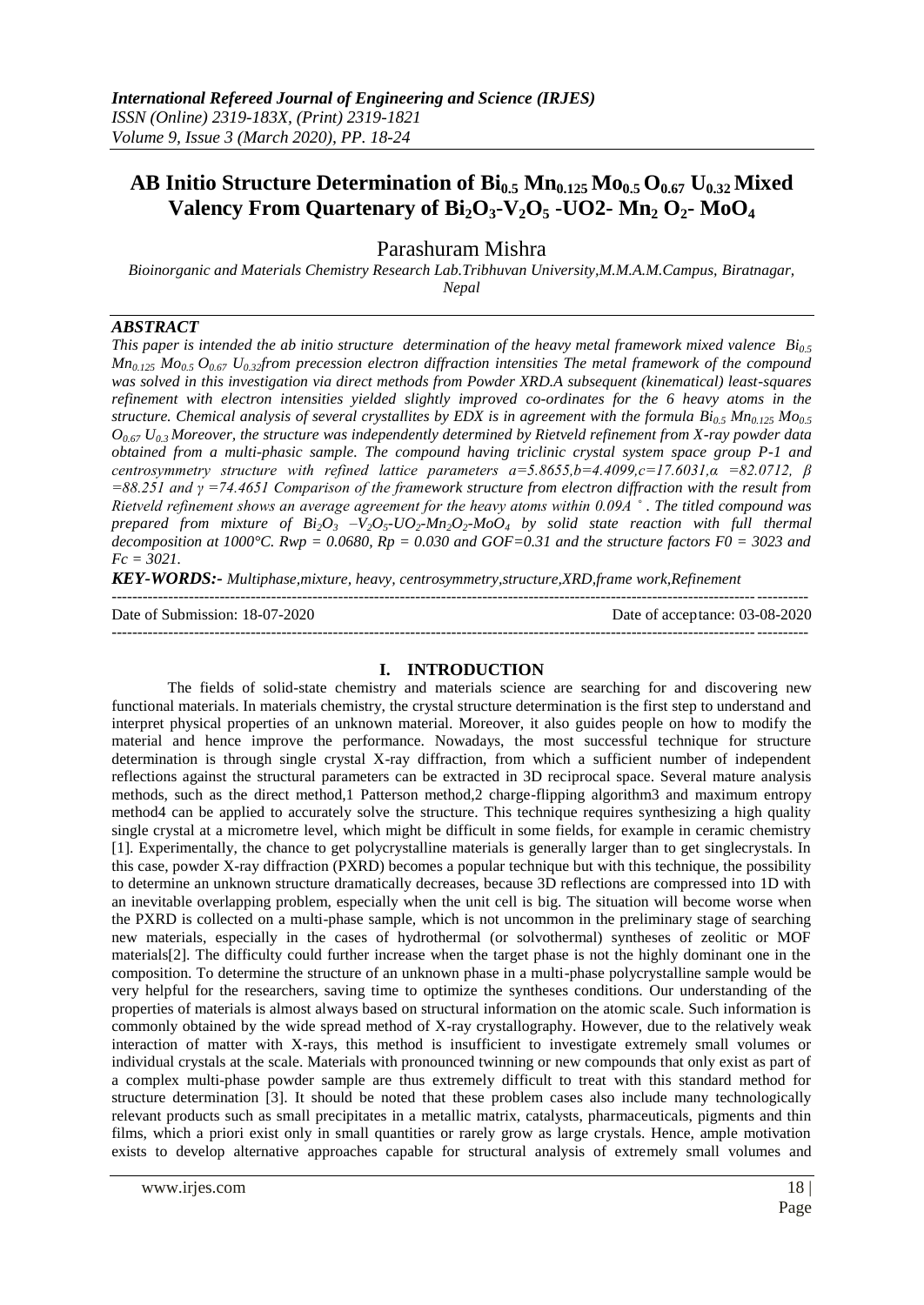crystallites. However, the only real alternative to X-rays is fast electrons, since their interaction with matter is several orders of magnitude stronger than that of X-rays. Electron diffraction structure analysis (EDSA) makes it, thus, possible to obtain structural information at the atomic level even for the steadily growing number of nanocrystalline materials[4-7]. On the other hand, structure analysis with electron data is rarely straightforward and fully automated, as it is the case with X-ray data. because now-a-days powder X- ray diffraction has been routinely used a non-destructive fingerprinting technique. It has also been used in studies related to structural phase transitions at variable temperature and pressure. The aim of this work is determine structure of titled compound by ab initio method with the help of powder XRD

## **II. MATERIAL AND METHOD**

All chemicals used were analytical grade. A polycrystalline sample of  $Bi_{0.5}$  Mn<sub>0.125</sub> Mo<sub>0.5</sub> O<sub>0.67</sub> U<sub>0.3</sub>. was synthesized by a standard solid state reaction using a mixture of high purity reagents of  $B_{12}O_3-V_2O_5$  -UO2- M<sub>n2</sub> O<sub>2</sub>- MoO<sub>4</sub> contained mixed valence as the starting materials in the molar ratio of 1 : 1 : 1. The mixture was ground carefully, homogenized thoroughly with methanol (99%) in an agate mortar and then packed into an alumina crucible and calcined at 1000°C in air for 30h with several intermediate grindings. Finally the product was pressed into pallets and sintered at 100 K/h. Powder X-ray diffraction (XRD) data were collected at room temperature in the angular range of  $2q = 10$  to 90 with scan step width of  $0.02^{\circ}$  and a fixed containing time of 15 s using Philips powder diffractometer with graphite monochromatic CuKa radiation. The powder was rotated during the data collection to minimize preferred Orientation effect if any. The program TREOR in CRYSFIRE was used to index the powder pattern which give orthorhombic cell system.SIRPOW92 was used to locate the positional parameters of constituent atoms. The full pattern is fitting and peak decomposition in the space group P-1 using check cell program. The structural parameters were refined by the Reitveld method using the GSAS program which gave at 1000°C. Rwp = 0.0680, Rp = 0.030 and GOF=0.31 the structure factors F0 = 3023 and Fc = 3021. The density is determined by Archimedes principle.

### **III. RESULTS AND DISCUSSIONS**

In materials chemistry, the crystal structure determination is the first step to understand and interpret physical properties of an unknown material. Moreover, it also guides people on how to modify the material and hence improve the performance<sup>[4-8]</sup>. Nowadays, the most successful technique for structure determination is through single crystal X-ray diffraction, from which a sufficient number of independent reflections against the structural parameters can be extracted in 3D reciprocal space. Several mature analysis methods, such as the direct method,1 Patterson method,2 charge-flipping algorithm3 and maximum entropy method4 can be applied to accurately solve the structure. This technique requires synthesizing a high quality single crystal at a micrometer. Experimentally, the chance to get polycrystalline materials is generally larger than to get single crystals. In this case, powder X-ray diffraction (PXRD) becomes a popular technique but with this technique, the possibility to determine an unknown structure dramatically decreases, because 3D reflections are compressed into 1D with an inevitable overlapping problem, especially when the unit cell is big. The situation will become worse when the PXRD is collected on a multi-phase sample, which is not uncommon in the preliminary stage of searching new materials, especially in the cases of hydrothermal (or solvothermal) syntheses of zeolitic or MOF materials'XRD data for the sample of **Bi0.5 Mn0.125 Mo0.5 O0.67 U0.32**synthesized at its nominal composition is shown in Figure 1. All peaks could be indexed to a triclinic unit cell with *P-1*symmetry, analogous to the **Bi0.5 Mn0.125 Mo0.5 O0.67 U0.32** structure using CRYSFIRE PACKAGE<sup>[10]</sup>. In the diffraction pattern there is a slight anisotropic peak broadening moving to higher angles. This slight peak broadening could be caused by ordering within the cationic layers but relative disorder of the cations between layers. The sloping background observed in XRD at low angles out to  $\sim$ 30° 20 is qualitatively indicative of stacking faults, a common feature of honeycomb oxides. In an ideal layered mixed-metal oxide, all the cationic planes are stacked along the c-axis by a unique translational stacking vector. However it has been shown that two other stacking vectors with very similar energy (1-2 meV) can occur in a structure, leading to so called "stacking faults". Stacking faults in the honeycomb oxides occur due to the relatively weak coupling between the layers In practice, the cationic layers are never perfectly stacked along the c-axis when a layered structure has the *P-1* space group, although higher temperature thermal treatment during synthesis can decrease the frequency of stacking faults[11].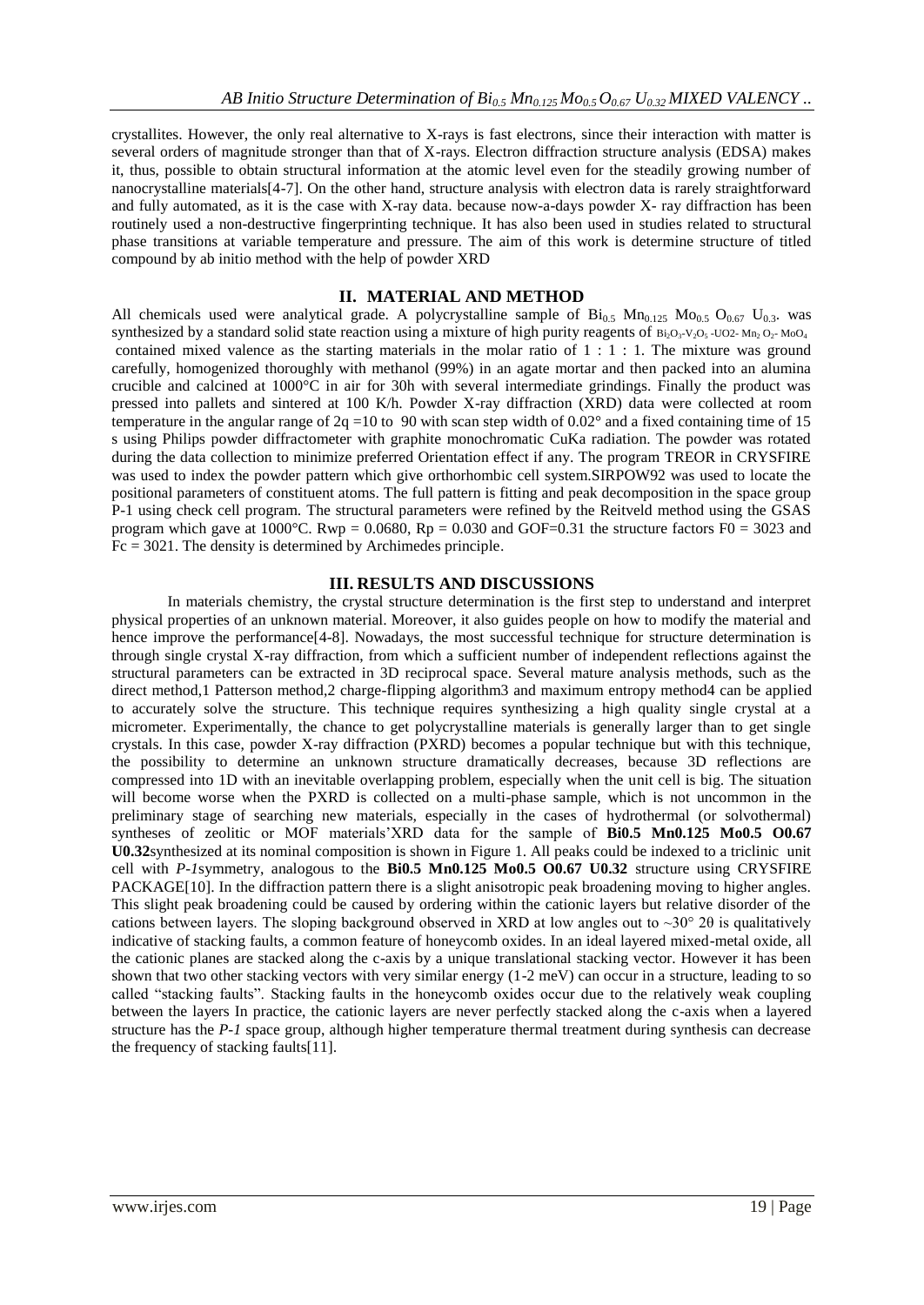

**Figure 1**.PowderX RD graphical spectra of of **Bi0.5 Mn0.125 Mo0.5 O0.67 U0.32**



**Figure. 2**. Graphical representation of the result from Rietveld refinement with X-ray powder data. Vertical bars indicate positions of the Bragg reflections for **Bi0.5 Mn0.125 Mo0.5 O0.67 U0.32**dots mark the observed intensities and the solid line gives the calculated intensity curve. The deviations between the observed and the calculated intensities from the refined model are shown by the difference plot in the lower part of the diagram.

### **STRUCTURE SOLUTIONS**

**X-Ray powder diffraction and Rietveld refinements:** X-Ray powder diffraction (XRD) patterns were collected on a PANalytical X'Pert-MPD diffractometer using graphite-monochromated Cu-K*α* radiation. The data were collected at 40 kV, 30 mA with a step size of 0.02° in the 2*θ* range of 5–80°. Rietveld refinements of the XRD patterns were performed using GSAS-II The backgrounds were fit with Chebyschev function, and Bragg-Brentano was selected as diffractometer type. Lattice constants, instrument parameters, atomic coordinates, thermal parameters, and peak profile functions were refined in order to achieve a simulated diffraction pattern that matched the experimental data. The completed refinements provided phase quantification and lattice parameter determination. The observed, difference and calculated patterns of the newly synthesized novel oxide obtained by Rietveld refinement has been shown in Fig. 1. The structure in packing from shown in Figure . 2. In the structure Bi is bonded with Mn . Mo bonded with U-O,,Bi with O ) each forming closed type structure. The bonding between different constituent atoms has been discussed in more details in table 2.In conclusion, the structure of  $Bi_{0.5}$  Mn<sub>0.125</sub> Mo<sub>0.5</sub> O<sub>0.67</sub> U<sub>0.3</sub>has been solved by the *ab initio* approach using powder X-ray diffraction data.  $Bi_{0.5}$  Mn<sub>0.125</sub> Mo<sub>0.5</sub> O<sub>0.67</sub> U<sub>0.3</sub>was found to crystalline in orthorhombic crystal system with space group P-1 which displays an unusual spiral chain structure along the c-axis and packing form on threedimensional axis.The data were analyse Diamond package with help of CIF file.Rietveld refinement of triclinic crystal system Bi<sub>0.5</sub> Mn<sub>0.125</sub> Mo<sub>0.5</sub> O<sub>0.67</sub> U<sub>0.3125</sub> against XRD data for structural determination proved difficult, due to a combination of preferred orientation of the plate-like crystallites in flat-plate geometry[13].In other words, the extracted peak intensities for phase 1 could be reliable. Note that if the relative intensities differed a lot from the simulated patterns of the known phases, additional manual partitioning of those overlapping peaks would be necessary to get reliable intensities for the unknown phase 1. After considering the multiplicity and Lorentz-polarization correction, the intensities of phase 1 were used for the structure solution as below.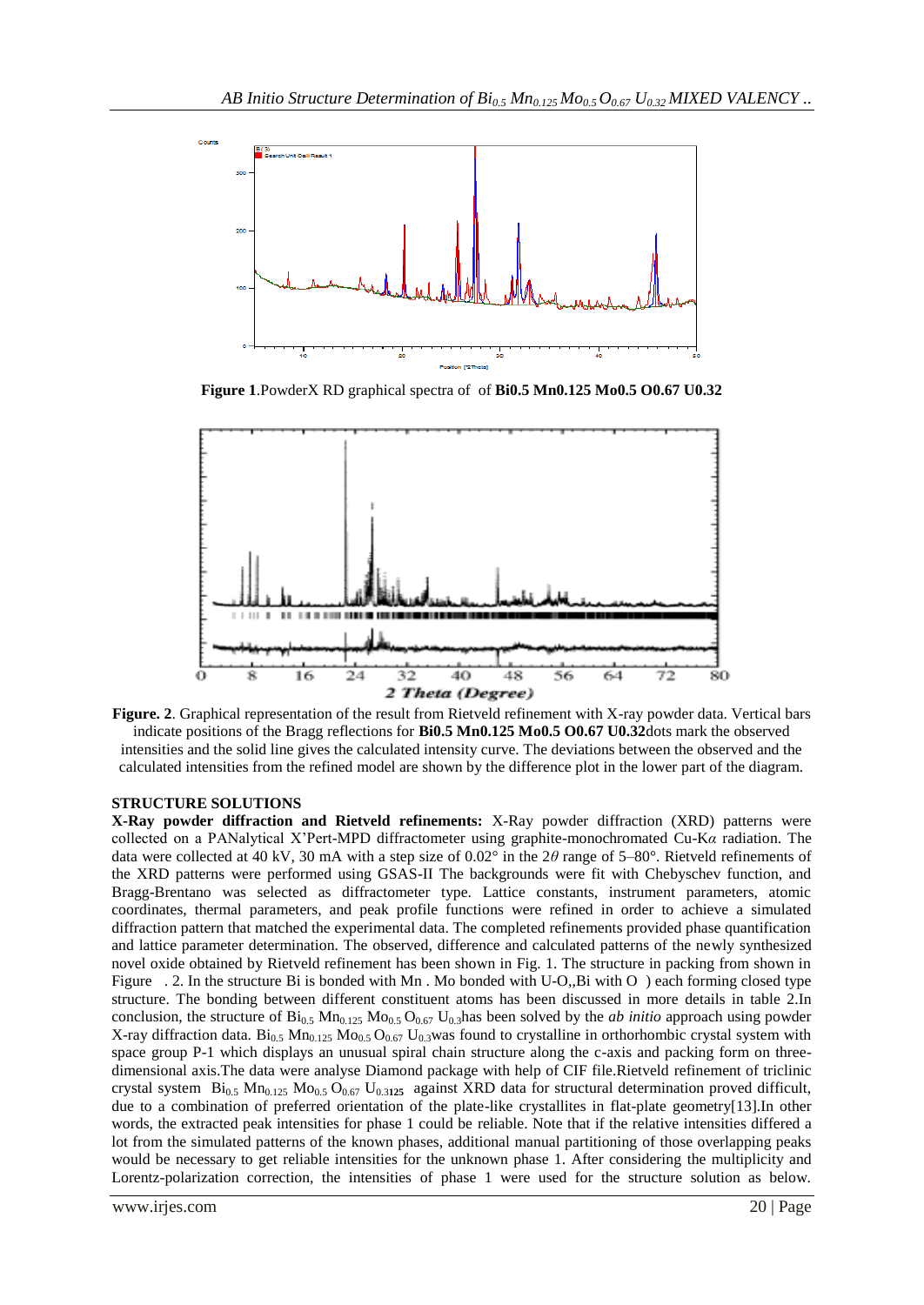Moreover, the reflection conditions indicated possible space groups Pcnb . The initial structure model was obtained using a charge flipping algorithm with the program Superflip.8 from Jana package [12-13]Random phases were used at the beginning of the charge-flipping iteration, and overlapping peaks were re-partitioned using a histogram match to improve the convergence. The iteration converged with an R factor of 29% and the final electron density shows a P-1 symmetry with a 5% error. The program of EDMA was then used to automatically assign atomic positions. Four unique heavy atomic positions were found and the heaviest one was assigned as Bi while the others were considered as Bi nd U Due to the existence of heavy atoms, all oxygen positions were ambiguous in the electron density map of this stage[14,15]. To locate the oxygen atoms, a Monte-Carlo based simulated annealing process with the program TOPAS was applied. For each annealing process, various atomic coordinates were randomly assigned as the initial positions of the oxygen atoms[15]. The annealing process was restarted after finding a few oxygen positions, until all oxygen positions were found to be reasonable.

### **Crystallographic data after refinement**

| <b>Phase data</b>                      |                                                                                                                                     |  |  |  |  |
|----------------------------------------|-------------------------------------------------------------------------------------------------------------------------------------|--|--|--|--|
|                                        |                                                                                                                                     |  |  |  |  |
| Formula sum                            | $\rm{Bi}_{0.5}Mn_{0.125}Mo_{0.5}O_{0.67}U_{0.32}$                                                                                   |  |  |  |  |
| Formula weight                         | $246.2$ g/mol                                                                                                                       |  |  |  |  |
| <b>Crystal system</b>                  | triclinic                                                                                                                           |  |  |  |  |
| Space-group                            | $P - 1(2)$                                                                                                                          |  |  |  |  |
| <b>Cell parameters</b><br><b>Index</b> | a=5.8655 Å b=8.4099 Å c=17.6031 Å a=82.0712° $\beta$ =88.2518° $\gamma$ =74.4636°<br>$0 \le h \le 2, 0 \le k \le 3, -1 \le k \le 0$ |  |  |  |  |
| Cell ratio                             | a/b=0.6975 b/c=0.4778 c/a=3.0011                                                                                                    |  |  |  |  |
| <b>Cell volume</b>                     | 828.59 Å <sup>3</sup>                                                                                                               |  |  |  |  |
| Z                                      | 2                                                                                                                                   |  |  |  |  |
| <b>Calc.</b> density                   | $0.986743$ g/cm <sup>3</sup>                                                                                                        |  |  |  |  |
| <b>Meas.</b> density                   | 0.867                                                                                                                               |  |  |  |  |
| <b>Pearson code</b>                    | aP56                                                                                                                                |  |  |  |  |
| <b>Formula type</b>                    | N2O2P5Q6R13                                                                                                                         |  |  |  |  |
| <b>Wyckoff sequence</b>                | i28                                                                                                                                 |  |  |  |  |



**Figure 4.** Representation of the powellite-type crystal structures of  $\mathbf{Bi}_{1,2}\mathbf{Mn}_{2,5}\mathbf{Mo}_{0,21}\mathbf{U}_{2,5,16}\mathbf{O}_{0,67}$ .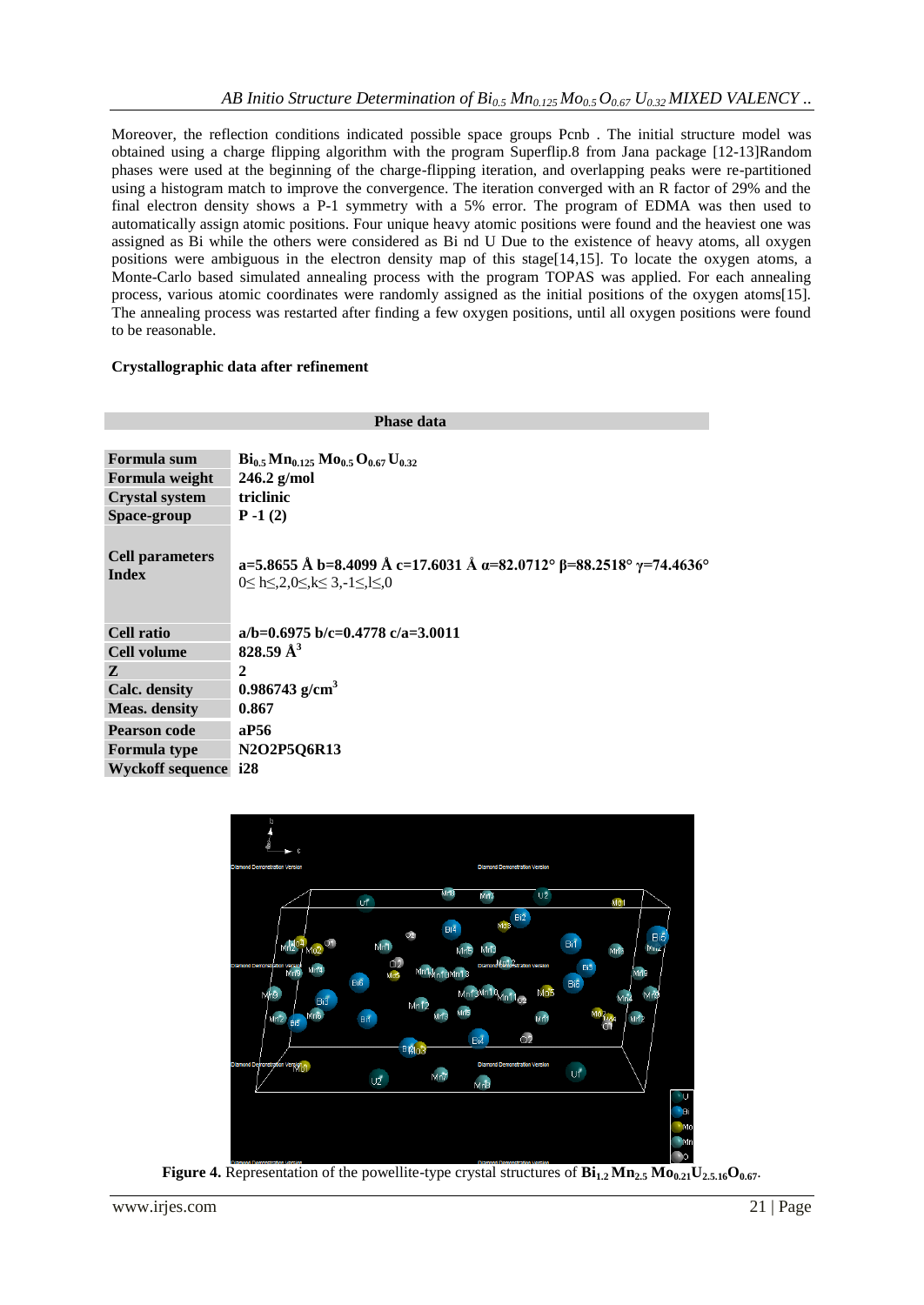

**Figure 3.** Three dimension polyhedral structure of **Bi1.2 Mn2.5 Mo0.21U2.5.16O0.67**.

|                 | Atomic Coordinate |    |              |                            |         |         |            |            |
|-----------------|-------------------|----|--------------|----------------------------|---------|---------|------------|------------|
|                 |                   |    |              | Atom Ox. Wyck. Site S.O.F. | x/a     | v/b     | z/c        | $U[\AA^2]$ |
| U <sub>1</sub>  | $+4$              | 2i | 1            |                            | 0.86850 | 0.92384 | 0.17673    | 0.0380     |
| U <sub>2</sub>  | $+4$              | 2i | $\mathbf{1}$ |                            | 0.16943 | 0.02727 | 0.30740    | 0.0380     |
| Bi1             | $+3$              | 2i | $\mathbf{1}$ |                            | 0.77510 | 0.22684 | 0.23207    | 0.0380     |
| Bi <sub>2</sub> | $+3$              | 2i | $\mathbf{1}$ |                            | 0.50431 | 0.11850 | 0.37059    | 0.0380     |
| Bi3             | $+3$              | 2i | $\mathbf{1}$ |                            | 0.07887 | 0.48531 | 0.14433    | 0.0380     |
| Bi <sub>4</sub> | $+3$              | 2i | $\mathbf{1}$ |                            | 0.66554 | 0.78970 | 0.44176    | 0.0380     |
| Bi <sub>5</sub> | $+3$              | 2i | $\mathbf{1}$ |                            | 0.04639 | 0.83759 | $-0.01822$ | 0.0380     |
| Bi <sub>6</sub> | $+3$              | 2i | $\mathbf{1}$ |                            | 0.58731 | 0.48514 | 0.20254    | 0.0380     |
| Mo1             | $+4$              | 2i | $\mathbf{1}$ |                            | 0.66337 | 0.94810 | $-0.09498$ | 0.0380     |
| Mo2             | $+4$              | 2i | $\mathbf{1}$ |                            | 0.15332 | 0.75162 | 0.09777    | 0.0380     |
| Mo3             | $+4$              | 2i | $\mathbf{1}$ |                            | 0.04801 | 0.22914 | 0.40690    | 0.0380     |
| Mo4             | $+4$              | 2i | $\mathbf{1}$ |                            | 0.07331 | 0.80441 | 0.05725    | 0.0380     |
| Mo <sub>5</sub> | $+4$              | 2i | $\mathbf{1}$ |                            | 0.97849 | 0.45457 | 0.28698    | 0.0380     |
| Mn1             | $+4$              | 2i | $\mathbf{1}$ |                            | 0.38322 | 0.73194 | 0.26703    | 0.0380     |
| Mn2             | $+4$              | 2i | $\mathbf{1}$ |                            | 0.45336 | 0.71701 | 0.00624    | 0.0380     |
| Mn3             | $+4$              | 2i | $\mathbf{1}$ |                            | 0.58127 | 0.28961 | 0.44694    | 0.0380     |
| Mn4             | $+4$              | 2i | $\mathbf{1}$ |                            | 0.75862 | 0.53070 | 0.06853    | 0.0380     |
| Mn5             | $+4$              | 2i | $\mathbf{1}$ |                            | 0.85050 | 0.25172 | 0.51035    | 0.0380     |
| Mn <sub>6</sub> | $+4$              | 2i | $\mathbf{1}$ |                            | 0.43889 | 0.69926 | $-0.09601$ | 0.0380     |
| Mn7             | $+4$              | 2i | $\mathbf{1}$ |                            | 0.28486 | 0.01907 | 0.47016    | 0.0380     |
| Mn <sub>8</sub> | $+4$              | 2i | $\mathbf{1}$ |                            | 0.86192 | 0.98498 | 0.41615    | 0.0380     |
| Mn9             | $+4$              | 2i | $\mathbf{1}$ |                            | 0.79956 | 0.50475 | 0.00320    | 0.0380     |
| Mn10            | $+4$              | 2i | 1            |                            | 0.59870 | 0.43134 | 0.56950    | 0.0380     |
| Mn11            | $+4$              | 2i | $\mathbf{1}$ |                            | 0.82020 | 0.51249 | 0.38114    | 0.0380     |
| Mn12            | $+4$              | 2i | $\mathbf{1}$ |                            | 0.26547 | 0.42298 | 0.39025    | 0.0380     |
| Mn13            | $+4$              | 2i | $\mathbf{1}$ |                            | 0.72986 | 0.51311 | 0.48199    | 0.0380     |
| O <sub>1</sub>  | $-2$              | 2i | $\mathbf{1}$ |                            | 0.70333 | 0.70120 | 0.10113    | 0.0380     |
| O <sub>2</sub>  | $-2$              | 2i | $\mathbf{1}$ |                            | 0.99290 | 0.70569 | 0.32089    | 0.0380     |

# **TABLE 1.**

## **TABLE2. SELECTED BOND ANGLES**

|  |  |                                   | Atom 1 Atom Code Atom 2 Atom code Bond angle |
|--|--|-----------------------------------|----------------------------------------------|
|  |  |                                   | Mol Mn5 11555011 Mn1 7555011 80.540          |
|  |  | Mn5 11555011 Mn9 15666021 135.819 |                                              |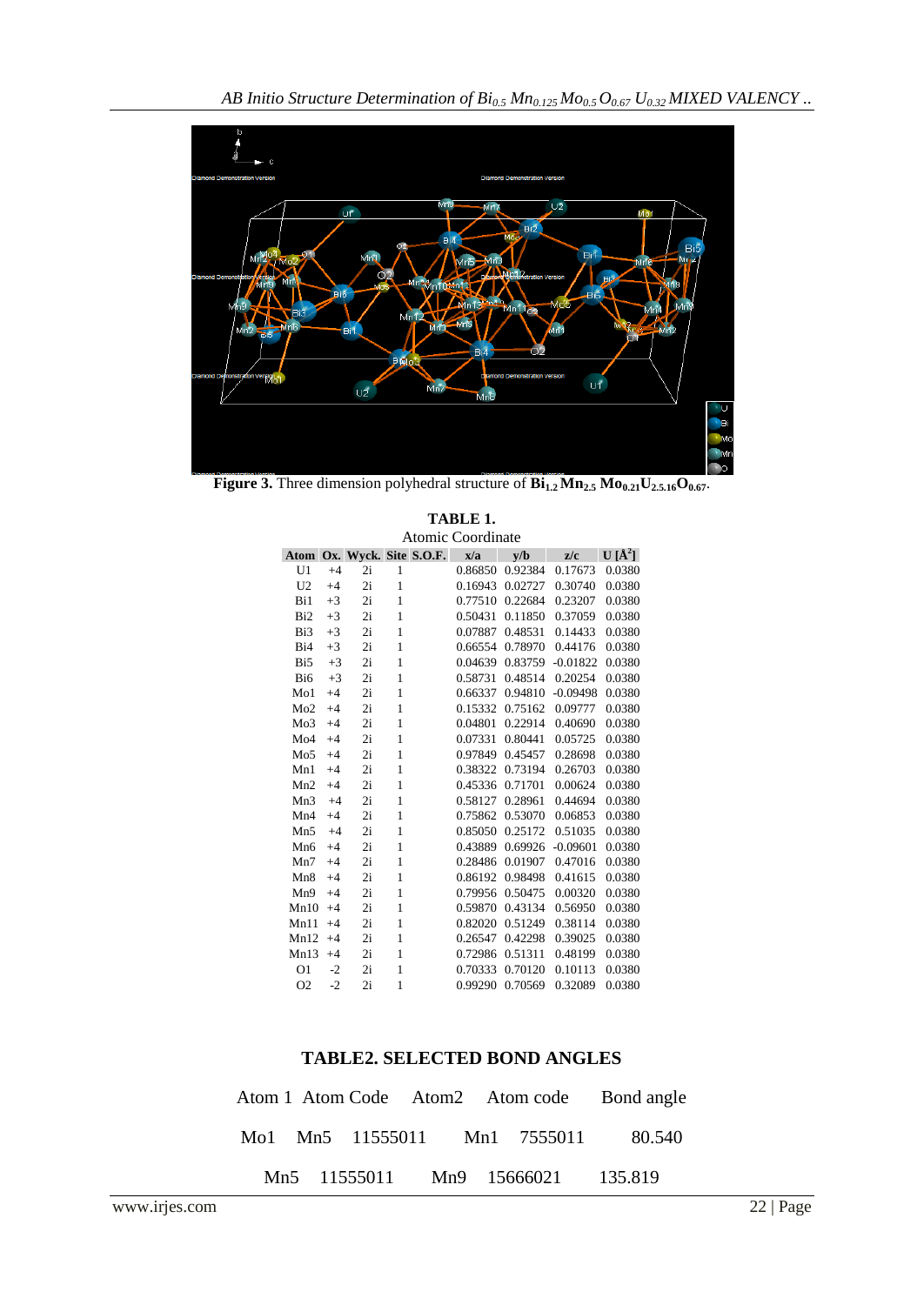|     |                | Mn1 7555011           |                  | Mn9 15666021 130.670               |         |
|-----|----------------|-----------------------|------------------|------------------------------------|---------|
| Mo2 | U <sub>2</sub> | 9555011 O6            |                  | 24555011 69.154                    |         |
|     | U              | 29555011              | O <sub>3</sub>   | 21555011 137.232                   |         |
|     | U              | 29555011              | O <sub>8</sub>   | 26666021                           | 25.618  |
|     | O <sub>6</sub> | 24555011              | O <sub>3</sub>   | 21555011                           | 114.957 |
|     | O <sub>6</sub> | 24555011              | <b>O8</b>        | 26666021                           | 59.165  |
|     | O <sub>3</sub> | 21555011              | O8               | 26666021                           | 116.563 |
| Mo3 | O8             |                       |                  | 26555011 Mn7 13655011 156.870      |         |
| Mo4 |                |                       |                  | Mn11 17555011 Mn10 16555011 29.089 |         |
|     |                | Mn11 17555011 O4      |                  | 22755021                           | 142.514 |
|     |                | Mn8 14555011          | O <sub>3</sub>   | 21666021                           | 171.871 |
|     |                |                       |                  | Mo6 U 30756021 02 20645011         | 64.498  |
|     | U              | 30756021              | <b>O4</b>        | 22545011                           | 93.848  |
|     | $\mathbf U$    | 30756021              | Mn6              | 12545011                           | 115.453 |
|     | O <sub>2</sub> | 20645011              |                  | 04 22545011                        | 71.837  |
|     | O <sub>2</sub> | 20645011              |                  | Mn6 12545011                       | 57.898  |
|     | O <sub>1</sub> | 19645011              |                  | Mn6 12545011 137.682               |         |
|     | O <sub>3</sub> | 21756021 Mn6 12545011 |                  |                                    | 100.243 |
|     | O <sub>7</sub> | 25555011              | M <sub>0</sub> 1 | 1555011                            | 162.547 |
|     | <b>O4</b>      | 22555011              | O <sub>2</sub>   | 20655011                           | 80.116  |
|     | O4             | 22555011              | Mn12             | 18555011                           | 82.783  |
|     | O4             | 22555011              | M <sub>0</sub> 6 | 6565011                            | 64.755  |
|     | Mn10           | 16555011              | O <sub>2</sub>   | 20655011                           | 73.309  |
|     | O <sub>2</sub> | 20655011              | Mo <sub>6</sub>  | 6565011                            | 52.054  |
|     | Mn12           | 18555011              | Mo <sub>6</sub>  | 6565011                            | 76.471  |
|     | Mn4            | 10555011              | O <sub>2</sub>   | 20555011                           | 83.359  |
|     | Mn4            | 10555011              | Mo3              | 3455011                            | 164.688 |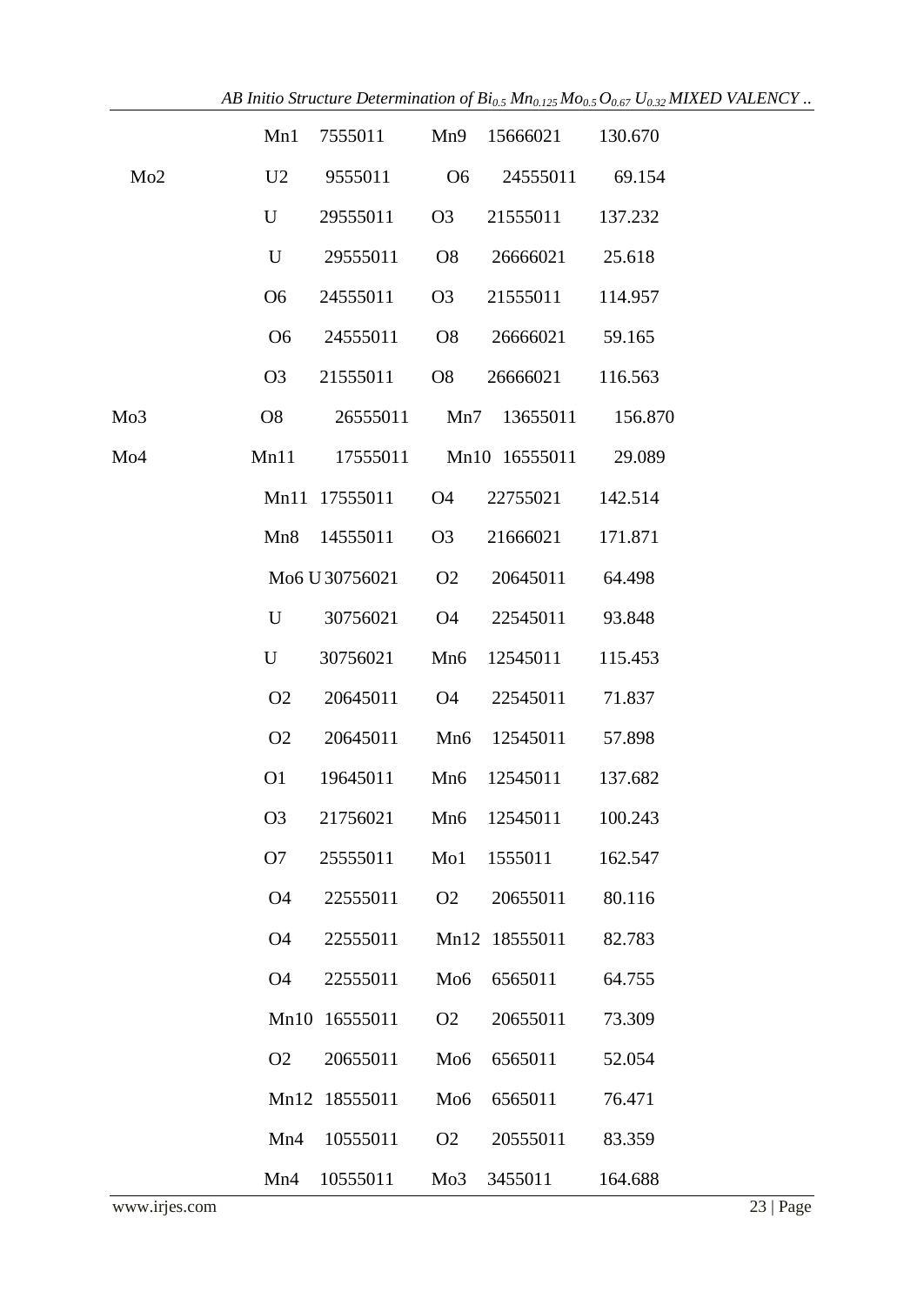|                | O <sub>2</sub>  | 20555011 | Mo3             | 3455011       | 82.392  |
|----------------|-----------------|----------|-----------------|---------------|---------|
|                | <b>O4</b>       | 22555011 | Mo4             | 4555011       | 155.192 |
|                | U               | 30666021 |                 | Mn11 17455011 | 144.665 |
|                | O <sub>5</sub>  | 23555011 | M <sub>06</sub> | 6465011       | 80.361  |
|                | Mn7             | 13555011 | Mn6             | 12455011      | 129.981 |
|                | Mn7             | 13555011 | O <sub>3</sub>  | 21666021      | 88.159  |
|                | Mn7             | 13555011 |                 | Mn11 17455011 | 70.502  |
|                | Mn6             | 12455011 | O <sub>3</sub>  | 21666021      | 111.168 |
|                | Mn <sub>6</sub> | 12455011 |                 | Mn11 17455011 | 67.934  |
|                | O <sub>3</sub>  | 21666021 |                 | Mn11 17455011 | 144.897 |
| O <sub>3</sub> | Mo2             | 2555011  | O <sub>2</sub>  | 20666021      | 130.805 |
|                | Mo2             | 2555011  | U               | 30555011      | 108.725 |

#### **IV. CONCLUSION**

The determination of crystal structure from powder X-ray diffraction data appears to hold promise for the future especially in materials science and drugs and pharmaceuticals fields where the growth the o diffraction quality crystals becomes a serious rate limiting step. **Bi1.2 Mn2.5 Mo0.21U2.5.16O0.67**.has been successfully synthesized by high temperature solid state reaction in open air atmosphere for the first time.. Its structure features an intricate 3D framework composed of 1D neodymium oxygen chains connected with Cd cations located in the internal space. The phase purity was verified by XRD measurement coupled with Rietveld refinement. Preliminary structural work on the new  $\text{Bi}_{0.5} \text{ M}_{0.125} \text{ Mo}_{0.5} \text{O}_{0.67} \text{U}_{0.3}$ .phase leads to the triclinic system, space group *P-1* with unit-cell parameters Unit cell dimensions **a=5.8655 Åb=8.4099 Å =17.6031 Å α=82.0712° β=88.2518° γ=74.4636° indexes** 0≤ h≤,2,0≤,k≤ 3,-1≤,l≤,0, and experimental density by Archimedes principle is  $1.495$  g/cm<sup>3</sup>Density, calculated  $1.545$  g/cm<sup>3</sup>. In summary, this work shows how the substitution of Bi for Mn and Mo for U in columnar structural-type oxides is progressively carried out with a simplification of the structure[16].